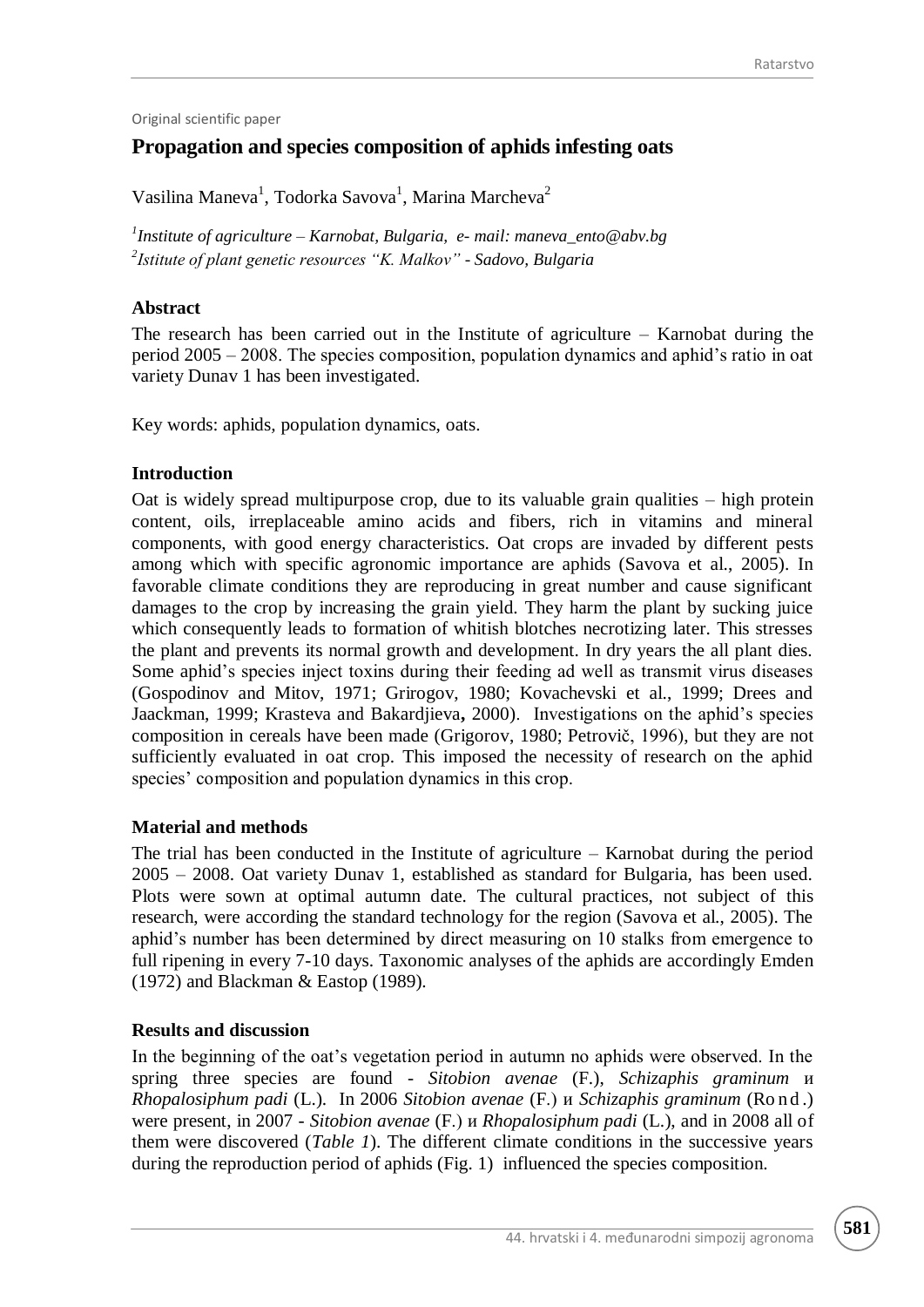

**Table 1. Composition of aphid species in oat.** 

**Graph 1. Climate conditions for the period April –May 2006 – 2008.**



**Graph 2***.* **Population dynamics of aphids in oat variety Dunav 1 in 2006.**

The Karnobat district had dry spring and hot summer in 2006 (Graph 1). The climate conditions were unfavorable for aphids' development. They reached maximum number after mid June – 2.7 nb/stalk. Later the roughness of oat stalks make them inappropriate for feed and aphids were no longer observed (Graph 2).

The next year brought to Karnobat region poor rainfall in the spring, hot and dry summer (Graph 1). This provoke faster development and aphids attained the maximum number - 3 nb/stalk, in the beginning of May (Graph 2). In the second half of the month no more aphids were found because of the rainfalls  $(50 \text{ Vm}^2)$  which washed out the insects.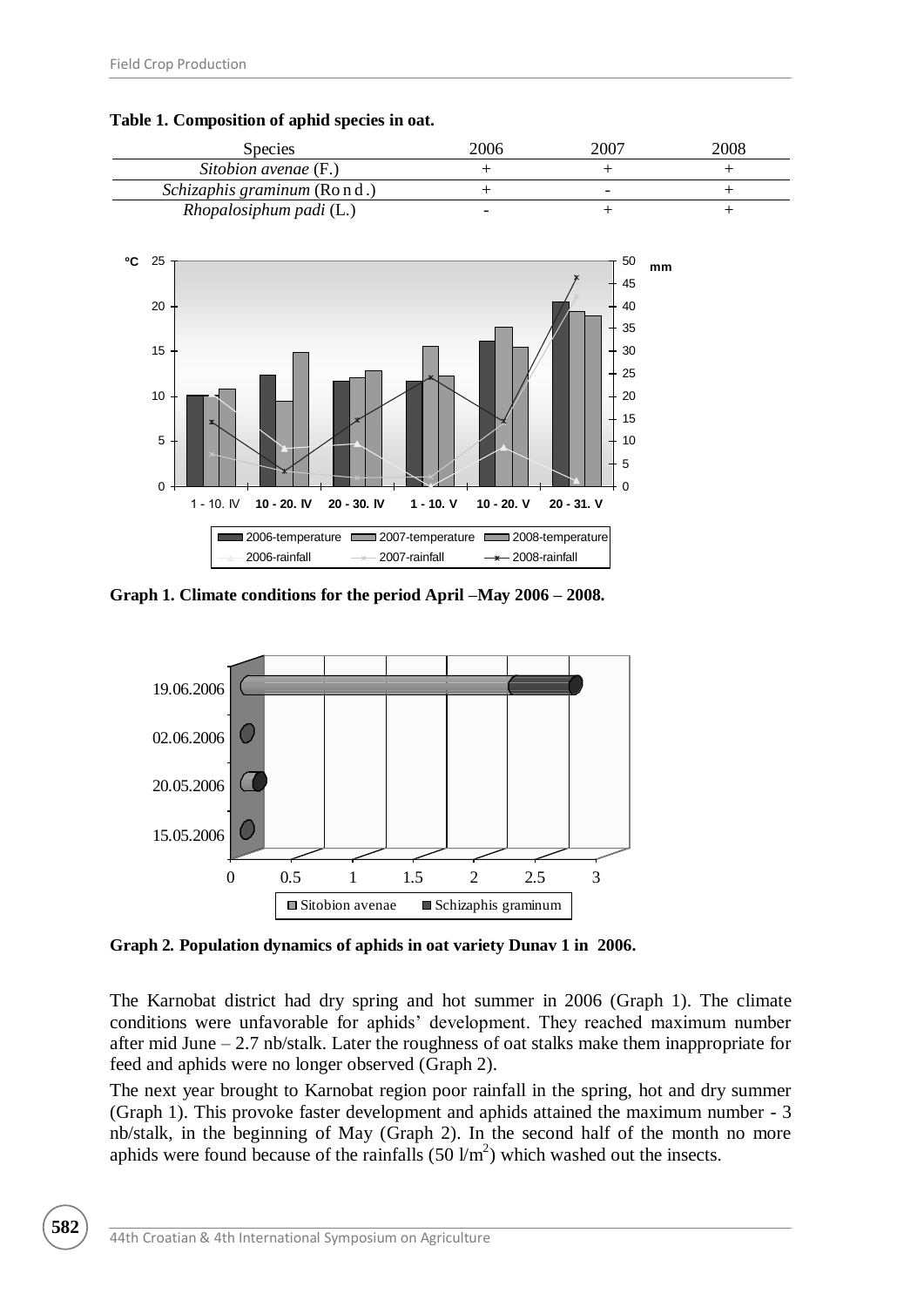

**Graph 3. Population dynamics of aphids in oat variety Dunav 1, 2007.**

The spring of 2008 is characterized by favorable for plant development combination of temperature and rainfall (Graph 1). During this period in the field are found aphids from genera *Sitobion avenae*, *Schizaphis graminum* and *Rhopalosiphum padi.* Maximal population size – 1.8 nb/stalk, was established in the beginning of the third ten-days of April. Later the population density decrease rapidly and in the end of May no more insects were found in the plots, probably due to the abundant rainfalls washing them from the plants.

The different climate conditions in the successive years, during the period of aphid reproduction (Graph 1), influenced their population dynamic.



**Graph 4. Population dynamics of aphids in oat variety Dunav 1, 2008.**

| <b>Species</b>      | 2006  | 2007  | 2008  |
|---------------------|-------|-------|-------|
| Sitobion avenae     | 82.14 | 80.95 | 74.47 |
| Schizaphis graminum | 7.86  |       | 10.64 |
| Rhopalosiphum padi  |       | 19.05 | 14.89 |

#### **Table 2. Aphid ratio, %**